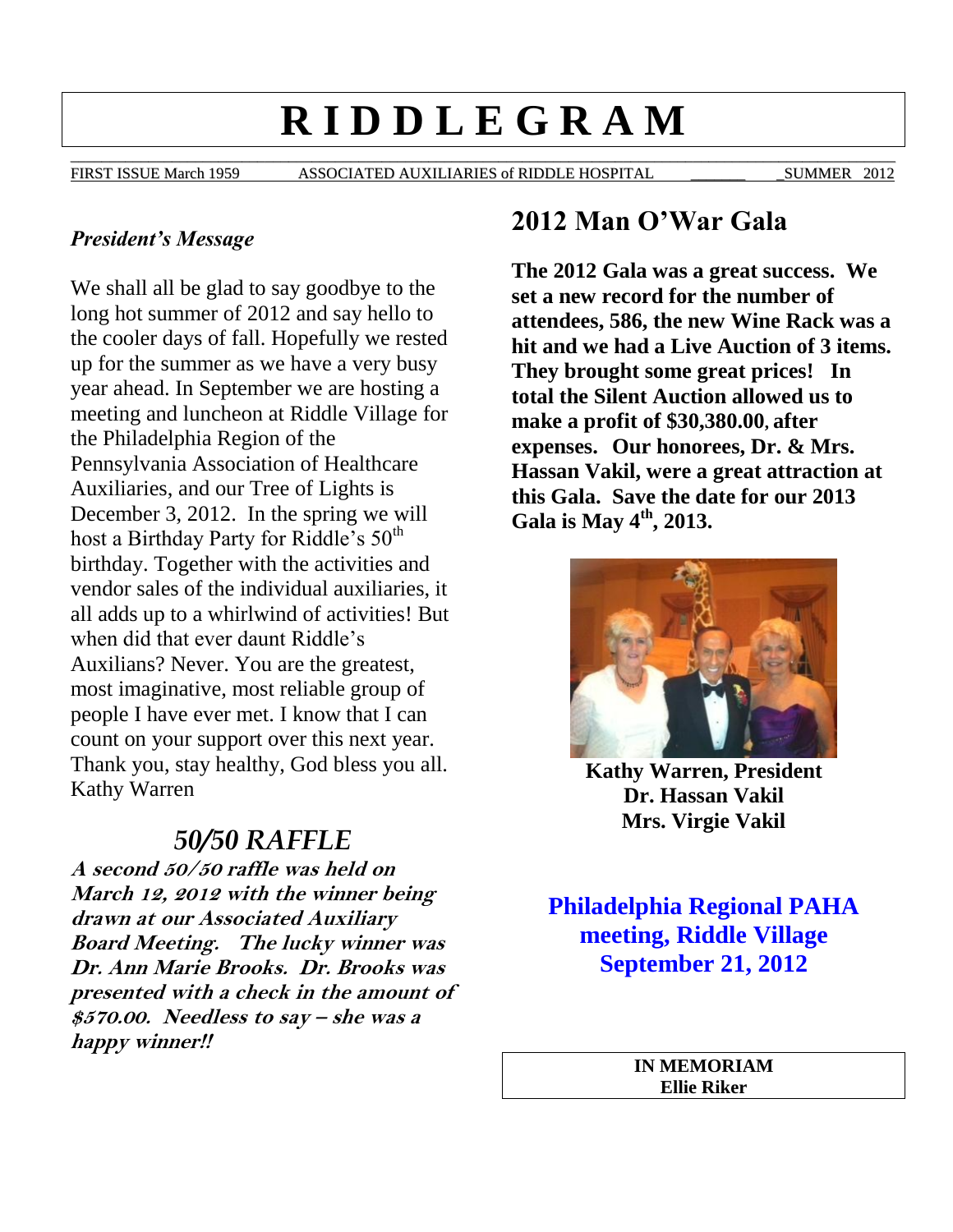#### **ANNUAL PAHA MEETING**

**Five of our Auxilians went to the Annual Meeting of PAHA. This was held in Harrisburg PA on May 15th – 17th. Over 200 auxilians from around the state were in attendance. Many healthcare related workshops and activities were presented including Understanding Behavior, Networking Breakfasts, Luncheons and a Healthcare Update presented by Paula Bussard, Senior VP of the Hospital and Healthcare Assoc. of PA.** 

**At the Awards Breakfast, two awards were given; the first for the Most Creative Fundraising Event and the second for the Most Creative Recruitment Event. Congratulations to 'SEA' (STAR Employee Auxiliary) for winning the second award. Kathy Warren, President, accepted this award in the absence of the co-Presidents, Donna Meehan and Lucy Klodarska. SEA went from 4 members in 2010 to 32 in 2011 and in 2012 recruitment activities saw the membership swell to 59 members. Congratulations SEA!!!**

**Photo taken at June Annual Luncheon**



**Betty O'Leary in-coming co-chair Lucy Klodarska out going co-chair Donna Meehan out going co-chair Annette Pierdomenico in coming cochair**

## **September 21, 2012**

**On this date we will be the host for the Philadelphia Regional PAHA meeting. It will be held at the Riddle Village. Registration will take place at 9:30 AM. There will be a brief business meeting, speakers will address "Marketing Your Auxiliary" followed with lunch. Hope to see our Auxilians there.** 

**Annual Luncheon Annual luncheon of the Associated Auxiliaries was held on June 11, 2012 at Hennessey's in Aston PA. Nice to see many of our new members from the SEA chapter with us! Officers were installed, money was collected from various events and fellowship & lunch were enjoyed by all. In attendance were 5 Past Presidents.** 



**Debbie Herker installing: Sandy Jaeger, Treasurer, Kathy Warren, President and Jan Duryea Assistant Treasurer.**

**Philadelphia Regional PAHA meeting, Riddle Village September 21, 2012**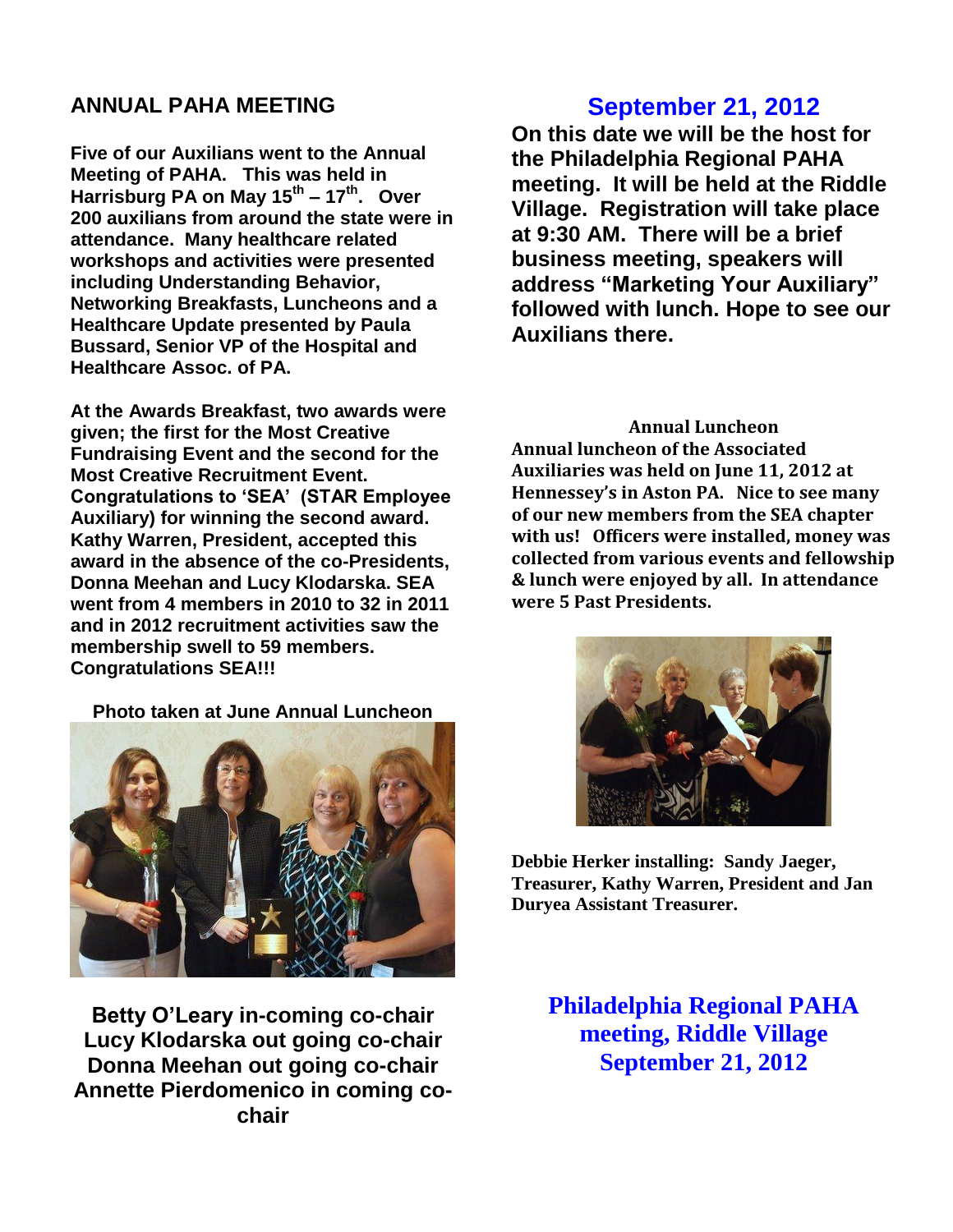**Past Presidents in attendance**



**Debbie Herker, Past Pres., Kathy Warren, Pres., Sandy Jaeger, Past Pres., Shirley Cook, Past Pres., Alycia Mallon-Buhle, Past Pres., and Jan Duryea, Past Pres.**

# **Philadelphia Regional PAHA meeting, Riddle Village September 21, 2012**

## **Thrift Shop**

**In the summer of 2011, The Riddle Thrift Shop was voted "Best in Delaware County", according to the readers of the Daily Times. The Daily Times Newspaper will be running the same program at the end of July and you will be able to vote once again for the 'best' of everything! Do not forget to vote for your Thrift Shop!!** 



**Music added to Outpatient Pavilion Lobby.**

**On May 29, 2012, the unveiling of a Yamaha Baby Grand Piano took place in the lobby of the Outpatient Pavilion. George and Debbie Herker have donated this piano. You will hear music playing from 7 am to 6 pm, weekdays. If you have not been to see and hear this beautiful addition, we urge you to do so. Thank you George and Debbie for your** 

**generous donation to Riddle Hospital.** 





**TREE of LIGHTS**

**It is not too early to remind everyone that December 3rd will be here before we know it! If you know of someone who has never been invited to participate, let the office know of their name & address.**